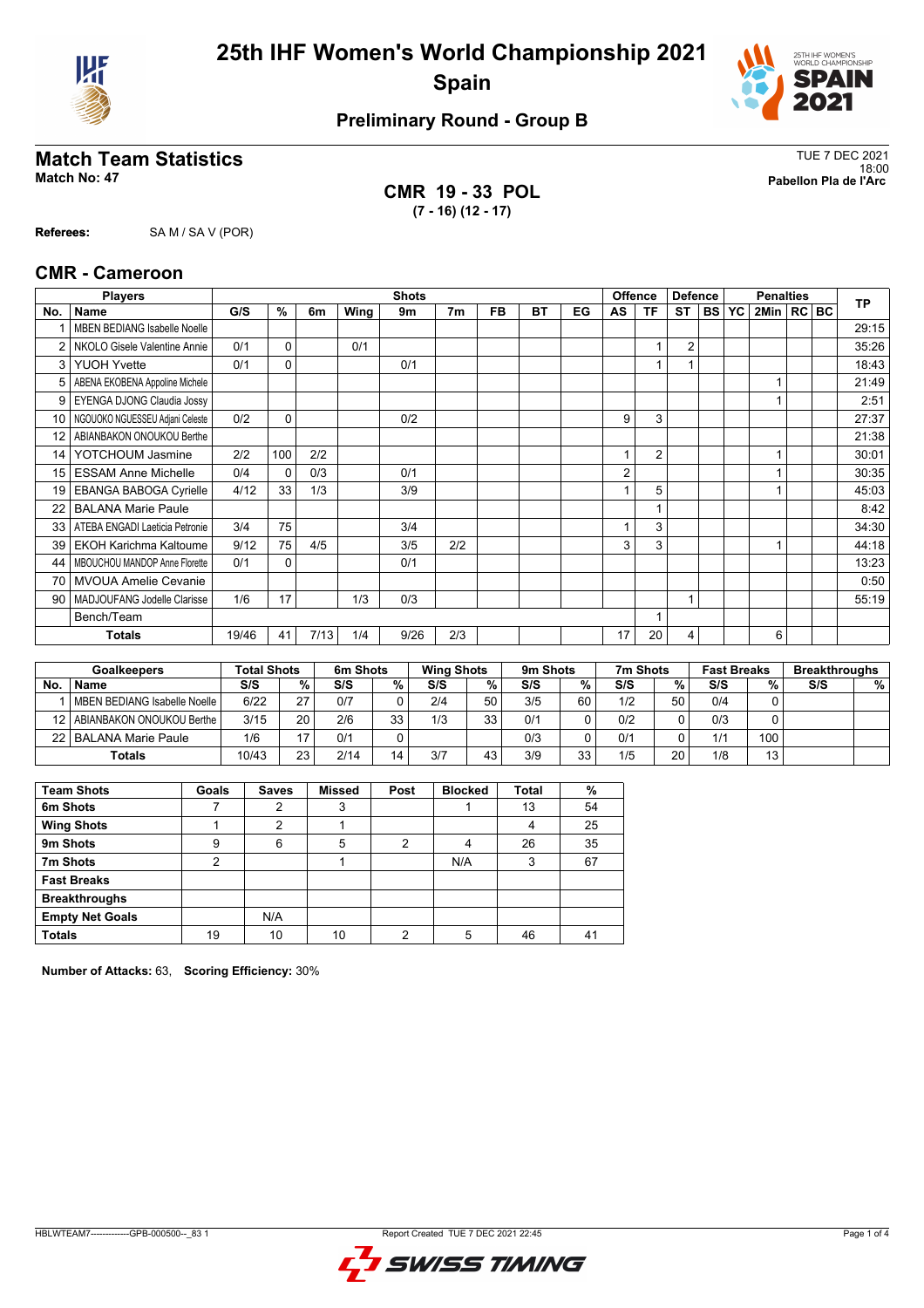



# **Match Team Statistics** TUE 7 DEC 2021

**CMR 19 - 33 POL (7 - 16) (12 - 17)**

18:00 **Match No: 47 Pabellon Pla de l'Arc** 

**Referees:** SA M / SA V (POR)

#### **CMR - Cameroon**

#### **Shots Distribution Players** Goals / Shots 1 MBEN BEDIANG I 2 NKOLO G 3 YUOH Y 5 ABENA EKOBENA A 9 EYENGA DJONG C 10 NGOUOKO NGUESSEU A 12 ABIANBAKON ONOUKOU 89 0 йR, ji k R, Ą H ĵ, 机电 机机  $0/1$  0/1 H ā 0/1 u p υø u n u a u p υø 1-Missed 14 YOTCHOUM J 15 ESSAM A 19 EBANGA BABOGA C  $\frac{44 \text{ MBOUCHOU MANDOP A}}{2/2}$ 22 BALANA M 33 ATEBA ENGADI L 39 EKOH K ŦГ ÷. a m  $0/1$ 1/1 1/1 1/1 2/2 ÄЦ д ×в 0 1/1 n e  $0/1$ H . . 0/1 Ъ  $1/1$  =  $\frac{1}{1}$ U  $\frac{6}{11}$   $\frac{1}{2}$   $\frac{6}{3/3}$  $\frac{1}{2}$  2/2 1/1 2/2 2/2 m. 1-Missed 1-Post 1-Blocked 4-Missed 1-Post 1-Blocked 3-Missed 1-Blocked 70 MVOUA A 90 MADJOUFANG J TЕ  $\begin{array}{|c|c|c|}\n\hline\n1 & 0/1 & \\
1/1 & 0/1 & 0/1 \\
\hline\n\end{array}$ 0/1 h 2-Blocked **Offence Defence Goalkeepers Team** Goals / Shots Saves / Shots  $'$ <sub>1/3</sub> 2/4 0/0 0/0  $\frac{1}{2}$  0/6 1 1/5 1/5  $1/1$  0/1 4/4  $\sqrt{4/7}$  $0/2 /$ 3/4  $1^{2/3}$ Н 1/4 1/3 Ĥ **Breakthroughs**  $\frac{1}{2}$  1/2 2/3 0/1 j  $4/5$  3/5 5/6 2/8 2/5 1/8 F  $0/0$  $0/0$ 4/6 3/15  $3/6$  5/6 10-Missed 2-Post 5-Blocked **Empty Goal Empty Goal**  $'2/3$ 4/6

**Fast Breaks**

7/8

2/3

1 MBEN BEDIANG I  $\sqrt{0/2}$  1/4  $\sqrt{1/4}$  1/4 1/2  $\frac{1}{2}$  2/6 1/4

 $10/1$   $0/1$ 

22 BALANA M  $\frac{1}{2}$  0/3  $\frac{1}{2}$  0/1

 $-1/1$ 

Н

12 ABIANBAKON ONOUKOU

 $0/1$   $1/1$   $0/1$  $0/2$  2/5 0/3

3/3

5/5

**7m 7m**

 $0/0$ 

0/1

H

Ū

н

E H

H

0/1

2/4

0/2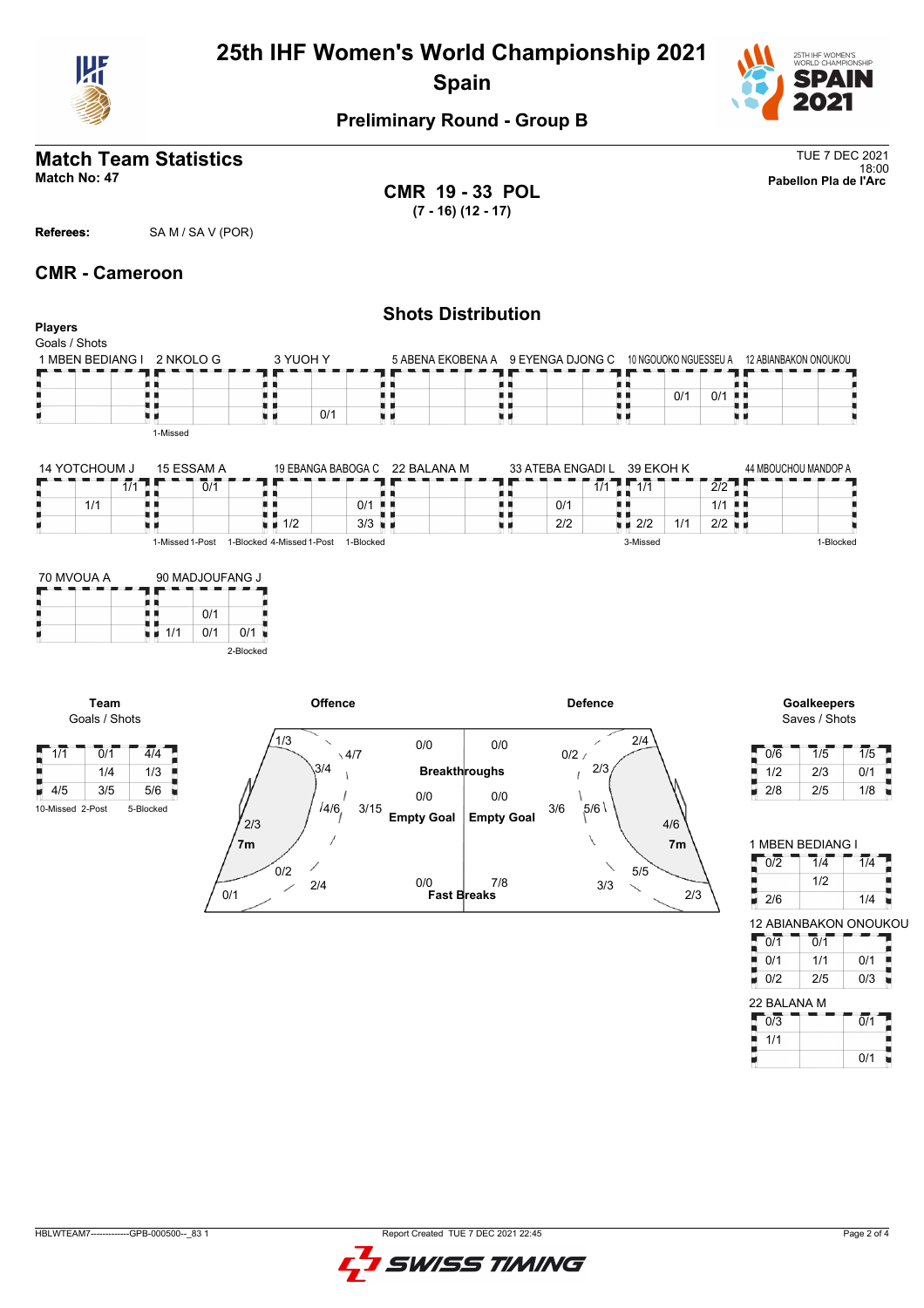



# **Match Team Statistics** TUE 7 DEC 2021

**CMR 19 - 33 POL (7 - 16) (12 - 17)**

18:00 **Match No: 47 Pabellon Pla de l'Arc** 

**Referees:** SA M / SA V (POR)

**POL - Poland**

| <b>Players</b><br><b>Shots</b> |                          |       |     |       |      |      |                |     | <b>Offence</b><br><b>Defence</b><br><b>Penalties</b> |    |                |                |                | <b>TP</b> |    |                |  |       |
|--------------------------------|--------------------------|-------|-----|-------|------|------|----------------|-----|------------------------------------------------------|----|----------------|----------------|----------------|-----------|----|----------------|--|-------|
| No.                            | <b>Name</b>              | G/S   | %   | 6m    | Wing | 9m   | 7 <sub>m</sub> | FB  | ВT                                                   | EG | AS             | TF             | <b>ST</b>      | <b>BS</b> | YC | 2Min   RC   BC |  |       |
| 3                              | PLOMINSKA Oktawia        | 5/6   | 83  |       | 1/2  |      |                | 4/4 |                                                      |    |                | $\overline{2}$ |                |           |    |                |  | 38:45 |
| 8                              | <b>KOBYLINSKA Monika</b> | 3/5   | 60  | 1/1   |      | 2/4  |                |     |                                                      |    |                |                |                |           |    |                |  | 30:12 |
| 9                              | <b>BALSAM Magda</b>      | 1/2   | 50  |       | 1/1  |      | 0/1            |     |                                                      |    |                |                |                |           |    |                |  | 29:32 |
| 10                             | <b>GEGA Marta</b>        | 0/1   | 0   | 0/1   |      |      |                |     |                                                      |    | $\overline{2}$ |                | 1              |           |    |                |  | 35:32 |
| 13                             | MATUSZCZYK Sylwia        | 2/2   | 100 | 2/2   |      |      |                |     |                                                      |    | $\overline{2}$ |                | 1              |           |    |                |  | 22:04 |
| 16                             | PLACZEK Adrianna         |       |     |       |      |      |                |     |                                                      |    | $\overline{2}$ | 3              |                |           |    |                |  | 28:36 |
| 17                             | <b>GORNA Adrianna</b>    | 2/2   | 100 |       | 1/1  |      |                | 1/1 |                                                      |    |                |                |                |           |    |                |  | 22:25 |
| 21                             | ZIMA Barbara             |       |     |       |      |      |                |     |                                                      |    | 1              |                |                |           |    |                |  | 15:33 |
| 22                             | ROSIAK Aleksandra        |       |     |       |      |      |                |     |                                                      |    |                | $\overline{2}$ |                |           |    |                |  | 15:30 |
| 39                             | <b>NOSEK Natalia</b>     | 6/8   | 75  | 3/3   |      | 3/4  |                | 0/1 |                                                      |    | 2              | 3              | 1              |           |    |                |  | 40:44 |
| 44                             | NIEWIADOMSKA Julia       | 1/4   | 25  |       | 0/1  | 0/1  | 1/2            |     |                                                      |    | 3              | 2              |                |           |    |                |  | 17:31 |
| 66                             | SZARAWAGA Joanna         | 1/2   | 50  | 1/2   |      |      |                |     |                                                      |    | $\overline{2}$ |                |                |           |    |                |  | 27:38 |
| 89                             | <b>ACHRUK Kinga</b>      | 1/1   | 100 | 1/1   |      |      |                |     |                                                      |    | 3              |                |                |           |    |                |  | 21:33 |
| 94                             | <b>ROSZAK Romana</b>     | 9/10  | 90  | 4/4   |      | 1/2  | 3/3            | 1/1 |                                                      |    | 5              | $\overline{2}$ | $\overline{2}$ |           |    |                |  | 43:24 |
| 96                             | <b>NOCUN Dagmara</b>     | 2/3   | 67  |       | 1/2  |      |                | 1/1 |                                                      |    |                |                |                |           |    |                |  | 20:20 |
| 99                             | MALICZKIEWICZ Monika     |       |     |       |      |      |                |     |                                                      |    |                |                |                |           |    |                |  | 10:41 |
|                                | Bench/Team               |       |     |       |      |      |                |     |                                                      |    |                |                |                |           |    |                |  |       |
|                                | <b>Totals</b>            | 33/46 | 72  | 12/14 | 4/7  | 6/11 | 4/6            | 7/8 |                                                      |    | 25             | 18             | 5              | 5         |    | 4              |  |       |

|      | <b>Goalkeepers</b>        | <b>Total Shots</b> |    | 6m Shots |    | <b>Wing Shots</b> |     | 9m Shots |    | 7m Shots |   | <b>Fast Breaks</b> |   | <b>Breakthroughs</b> |   |
|------|---------------------------|--------------------|----|----------|----|-------------------|-----|----------|----|----------|---|--------------------|---|----------------------|---|
| No.  | <b>Name</b>               | S/S                | %. | S/S      | %  | S/S               | %   | S/S      | %  | S/S      | % | S/S                | % | S/S                  | % |
|      | 16   PLACZEK Adrianna     | 5/11               | 45 | 0/1      |    | 1/2               | 50  | 4/7      | 57 | 0/1      |   |                    |   |                      |   |
| 21 I | I ZIMA Barbara            | 3/11               | 27 | 2/5      | 40 |                   |     | 1/5      | 20 | 0/1      |   |                    |   |                      |   |
|      | 99   MALICZKIEWICZ Monika | 2/7                | 29 | 0/3      |    | 1/1               | 100 | 1/3      | 33 |          |   |                    |   |                      |   |
|      | <b>Totals</b>             | 10/29              | 34 | 2/9      | 22 | 2/3               | 67  | 6/15     | 40 | 0/2      |   |                    |   |                      |   |

| <b>Team Shots</b>      | Goals | <b>Saves</b> | <b>Missed</b>  | Post | <b>Blocked</b> | <b>Total</b> | %  |
|------------------------|-------|--------------|----------------|------|----------------|--------------|----|
| 6m Shots               | 12    | 2            |                |      |                | 14           | 86 |
| <b>Wing Shots</b>      | 4     | 3            |                |      |                |              | 57 |
| 9m Shots               | 6     | 3            | $\overline{2}$ |      |                | 11           | 55 |
| 7m Shots               | 4     |              |                |      | N/A            | 6            | 67 |
| <b>Fast Breaks</b>     |       |              |                |      |                | 8            | 88 |
| <b>Breakthroughs</b>   |       |              |                |      |                |              |    |
| <b>Empty Net Goals</b> |       | N/A          |                |      |                |              |    |
| <b>Totals</b>          | 33    | 10           | 3              |      |                | 46           | 72 |

**Number of Attacks:** 62, **Scoring Efficiency:** 53%